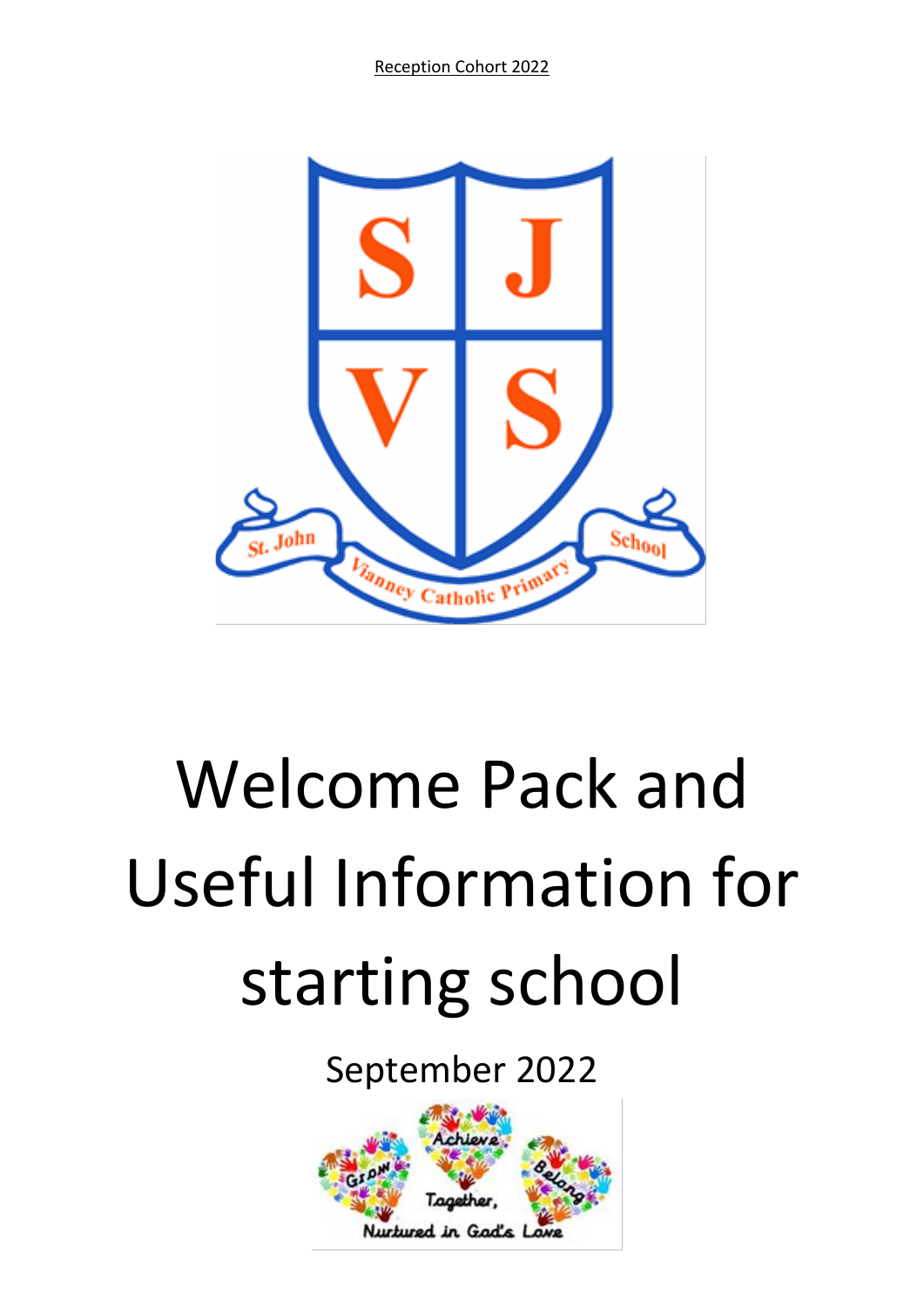Thank you for choosing our school for your child. I am very much looking forward to getting to know them in the coming months. Please contact the school as soon as possible if you did not attend the recent parents meeting.

This booklet has been produced in light of the COVID-19 pandemic. Please take time to read through the information. If you have any questions or queries whatsoever then please email me a[t philippa.crosby@sthelens.org.uk](mailto:philippa.crosby@sthelens.org.uk)

#### **Dates for your diary:**

**Wednesday 18th May-** Open evening for new parents to come and see our classrooms and school 4.00-6.30pm

# **Contents**

**Page 1- Contents**

**Page 2- Introductions**

**Page 3- Uniform**

**Pages 4&5- Curriculum**

**Page 6- Hours of the school day**

**Page 7- Holiday Dates 2021/2022**

**Page 8- School meals and lunches**

**Page 9- Snack**

**Page 10- Communication**

**Page 11- Safety and Security** 

**Page 12- Starting school important information**

**Introductions**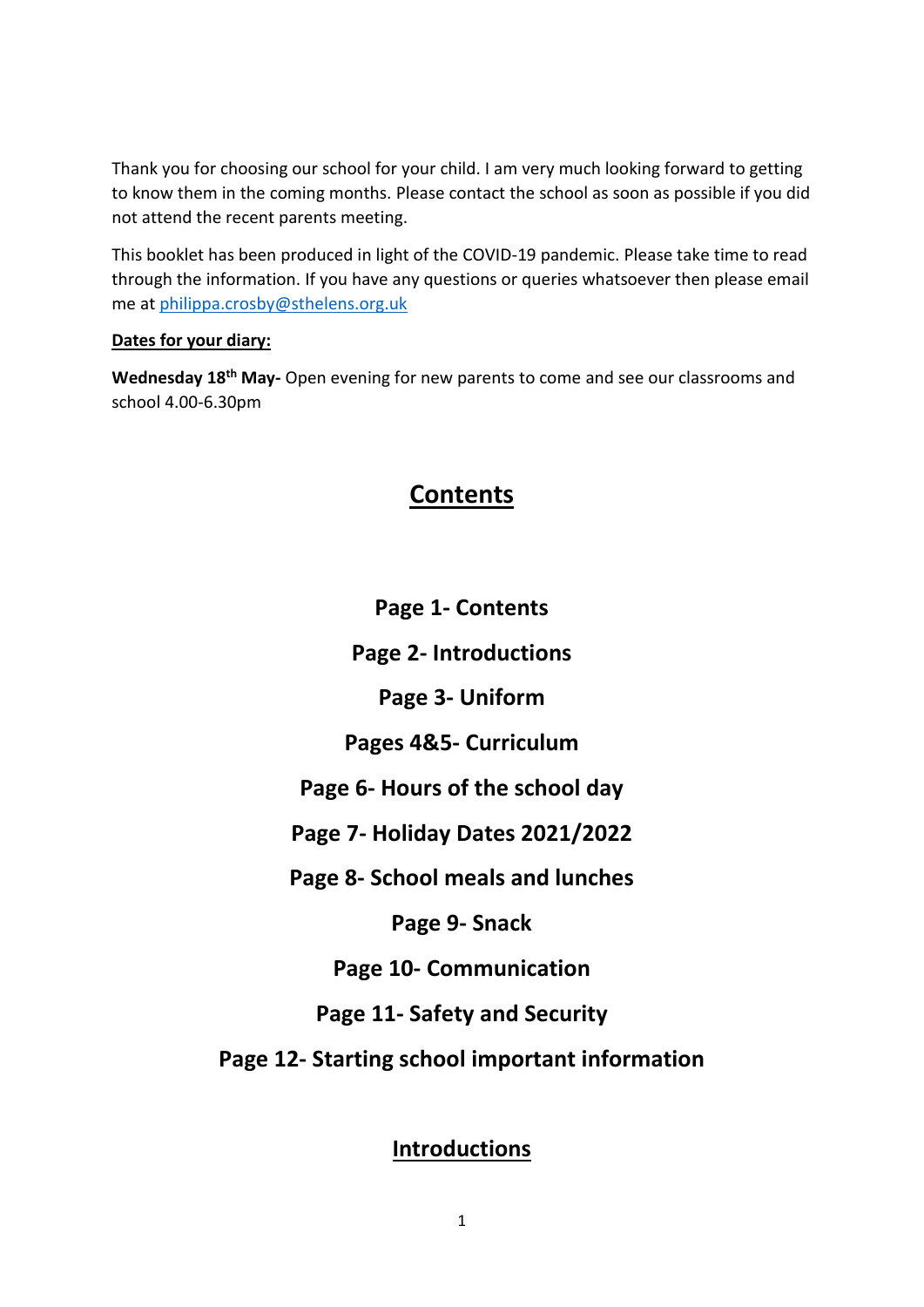

My name is Mrs Crosby and I will be your child's class teacher for their first year at school. I have been a teacher for 14 years and have taught both Key Stage 1&2 in addition to being in EYFS for the last 4 years. I have several roles within our school including EYFS lead, RE lead and Operational Safeguarding.

I am also a mum to two gorgeous children who like to keep me extra busy! I love anything sparkly or Disney and my favourite thing to do is to read lots of children's stories.



My name is Mrs Carr and I will be a teaching assistant in Reception.

I have 3 children and a new puppy called Ted. I love going on walks with Ted, eating cookie dough ice cream and going for bike rides.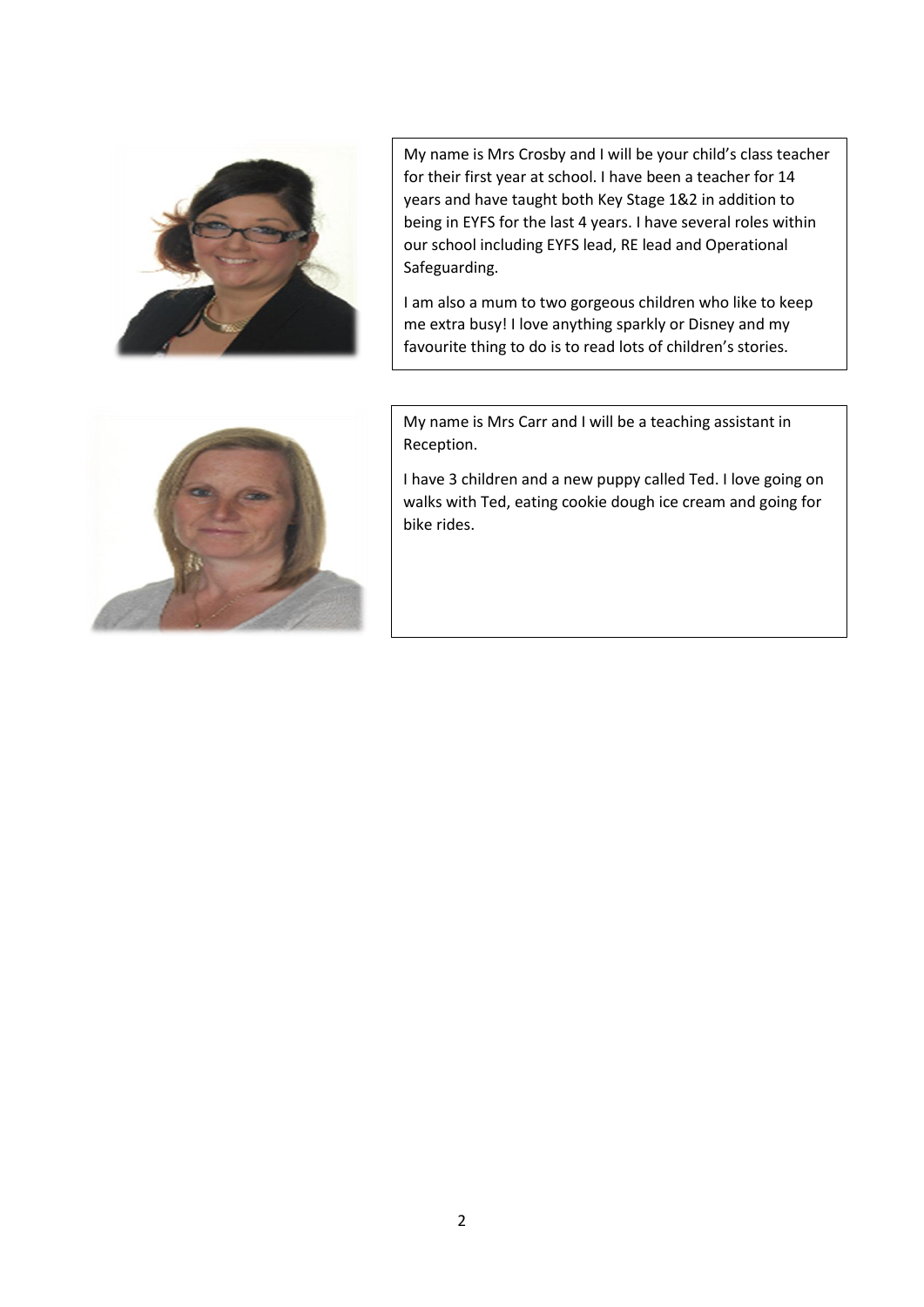# **Our School Uniform**

Items of school uniform printed with the school logo are available to purchase from our suppliers, Whittakers, 38 Bridge Street, St Helens. Details of our uniform are as follows:

| Girls:                                        | Boys:                                     |
|-----------------------------------------------|-------------------------------------------|
| Grey pinafore dress, skirt or trousers        | Grey trousers or shorts                   |
| White polo shirt                              | White polo shirt                          |
| Red school cardigan or school sweatshirt      | Red school sweatshirt                     |
| Red or grey tights or white socks             | Dark coloured socks (no patterns)         |
| Flat black school shoes(No trainers or boots) | Black school shoes (No trainers or boots) |
| For summer wear:-                             |                                           |

Red and white gingham dress

#### **P.E Uniform:**

This consists of a red and white t-shirt (please ask for the 'new style' t-shirt at Whittakers), black shorts, black school pumps and black or grey tracksuit bottoms for both girls and boys. This should be brought in at the start of term and will come home with the children at the end of each term. Children will spend some time outside every day, so they will need adequate clothing and footwear. Items can be placed in a drawstring bag and will remain your child's peg. School PE bags are available to purchase from the school office, but I would advise letting your child choose their own drawstring bag for their PE kit so that they can easily identify it. **PLEASE MARK EVERYTHING WITH YOUR CHILD'S NAME.**

#### **Reading Folders:**

Children who are new to Reception will be given a reading folder from the PTFA. You **do not** need to purchase a reading folder from Whittakers.

#### **Spare clothing:**

Your child will require a set of spare clothing to leave in school. An essential part of learning in the EYFS is based around discovery and your child will get wet or dirty on occasions. Please provide at least one clean set of spare underwear, socks/tights, t-shirt and trousers that your child can be changed into. These do not need to be school uniform.

#### **Wellington Boots:**

We aim to be outdoors as much as possible in all weathers. Please provide a pair of wellies clearly marked with your child's name to be kept in school.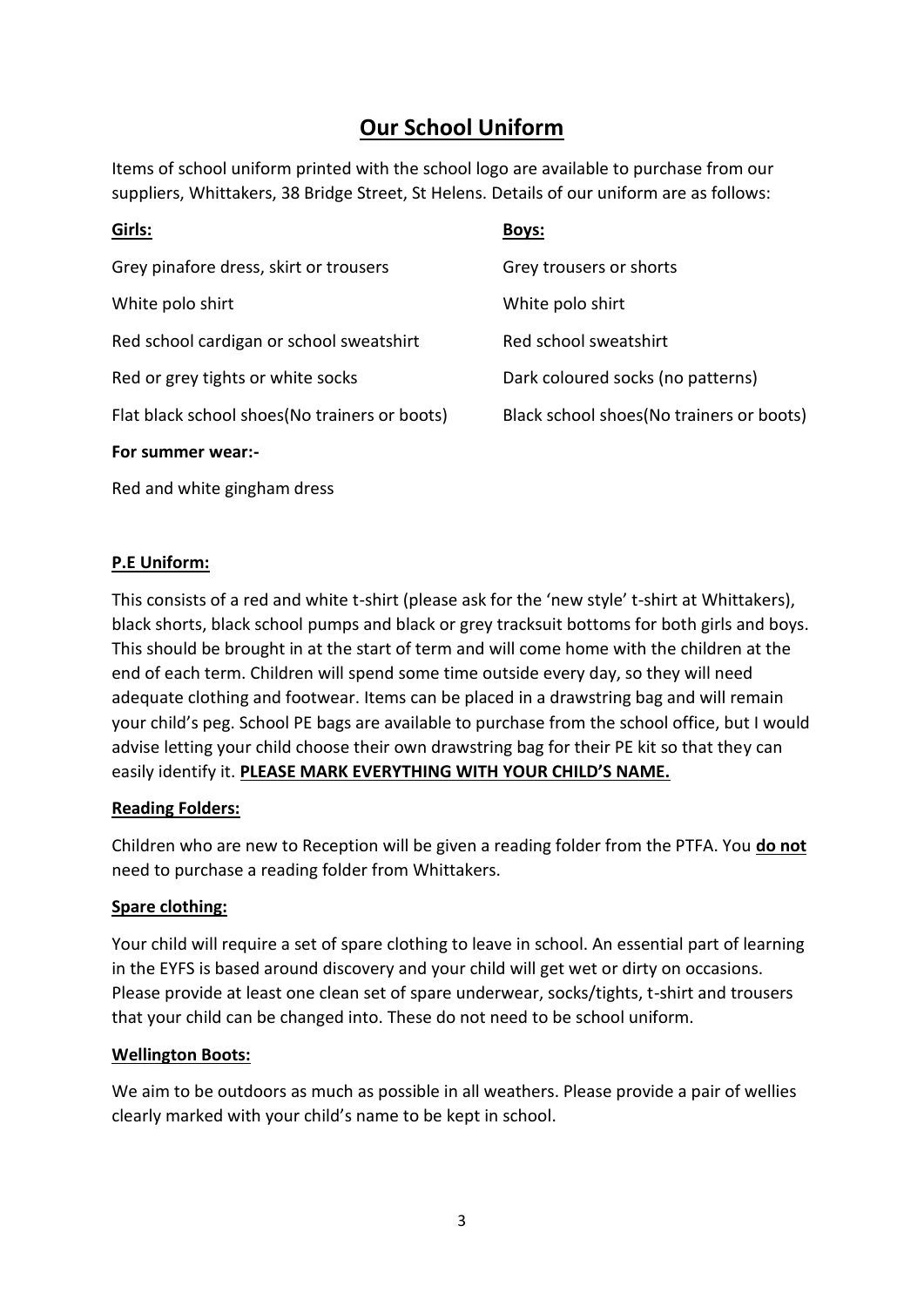## **Curriculum**

We follow the Early Years Foundation Stage Curriculum using the Development Matters Document.

The EYFS is split into two areas called 'The Prime Areas' and 'The Specific Areas'. The Prime Areas consist of 3 areas of learning and the Specific Areas consist of 4 areas of learning:

| <b>Prime Areas</b>                                   | <b>Specific Areas</b>             |
|------------------------------------------------------|-----------------------------------|
| Communication and<br>language                        | Literacy                          |
| <b>Physical Development</b>                          | <b>Mathematics</b>                |
| Personal, Social and<br><b>Emotional Development</b> | Understanding the World           |
|                                                      | <b>Expressive Arts and Design</b> |

In September 2022, the Reception children will be assessed 'On Entry' so that we can ascertain what your child can already do and to formulate their next steps for learning. Learning within the Foundation Stage is tailored to your child's individual needs and requirements. The children will be part of the first official Reception Baseline Assessment. Our own assessments will allow us to get to know how best to support your child. Within the first weeks of school, lots of child-initiated play with adults supporting the play will take place. This is how we will learn what your child likes to do the most, learn about your child's likes and dislikes and begin to build relationships. Your child will be assigned a key worker within the first two weeks of starting school, who will work with your child individually to achieve their 'Next Steps'.

Assessment is an ongoing process in EYFS and sometimes children will work in small groups together to achieve the same outcome and at other times individual work is required. This is the same for every child.

## **Phonics**

We complete a phonics session every day using the Read Write Inc synthetic phonics scheme. This will teach your child how to recognise letters, say the sound correctly and also the letter formation in readiness for writing. I will be running a parent workshop for phonics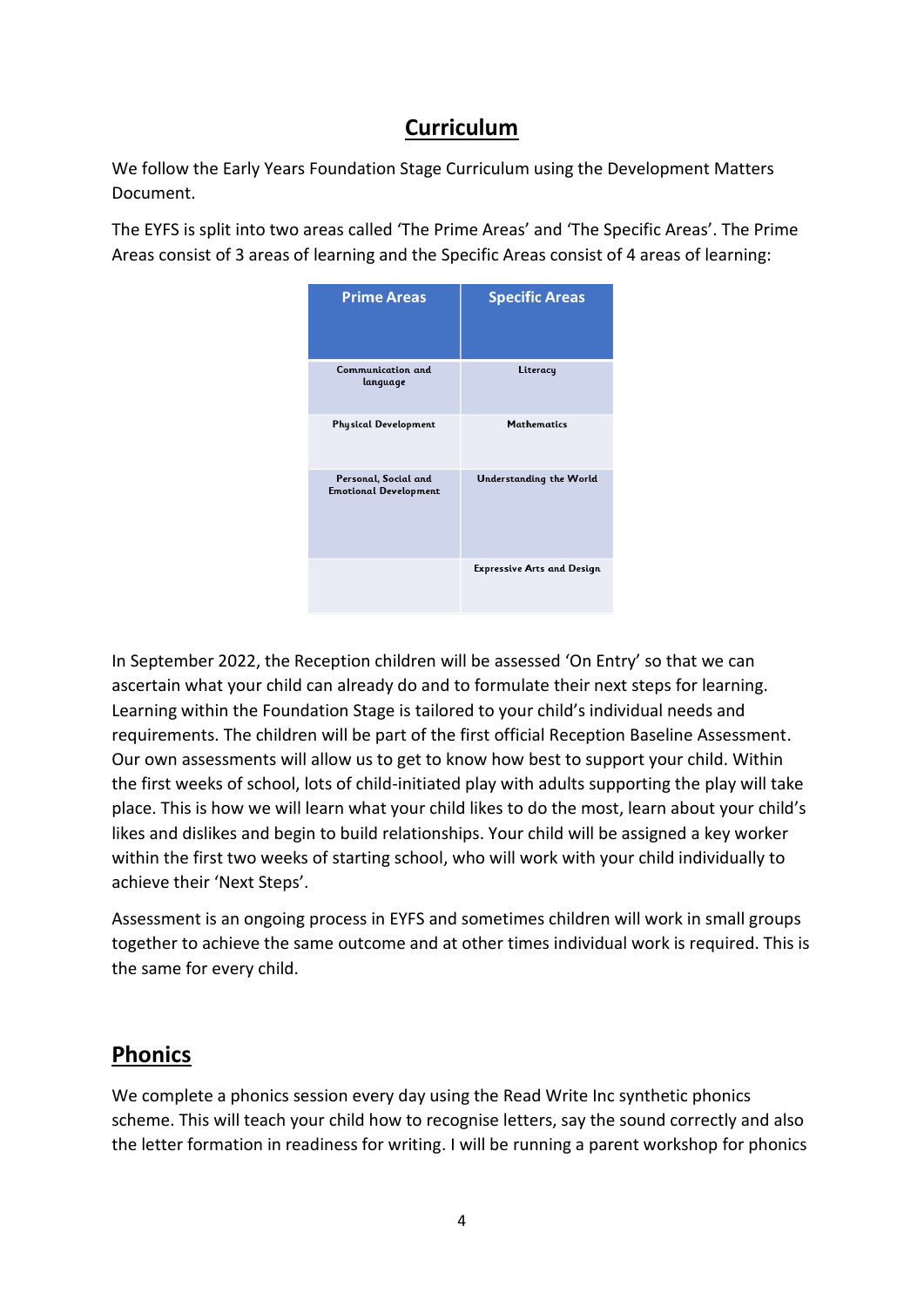and early reading in the first couple of weeks of school and I would strongly encourage as many of you to attend as possible.

# **Literacy and Maths**

A daily Literacy and Numeracy whole class input takes place also. All Literacy teaching is focussed around quality texts and works on a topic related link. Whole class teaching takes place daily in addition to small group work and individual work. Maths teaching is focussed around practical games, activities and tasks also.

# **R.E**

As a Catholic school, we dedicate 10% of our weekly timetable to the teaching and learning of R.E. We follow the Come and See R.E scheme as recommended by Liverpool Archdiocese. In addition to this, children will take part in Collective Worship and daily prayer also.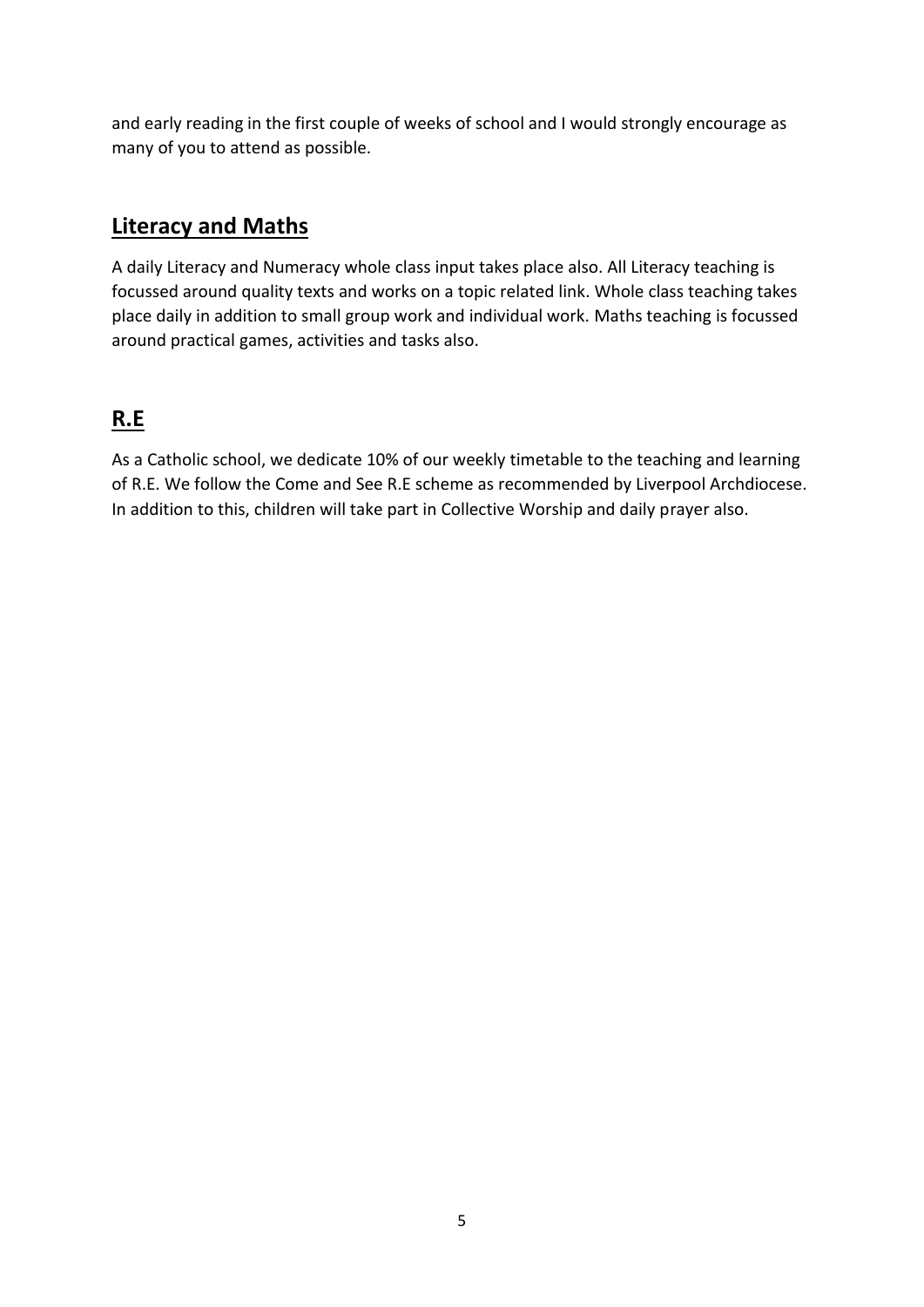# **Hours of the School Day**

#### **School begins:** 8.45am

Children will come into school via the door at the rear of the school building from the Infant playground. They will be welcomed into school each morning by a member of the Reception team.

## **School ends:** 3.15pm

Children are collected from the infant playground at the rear of the school building. The children will be let out from school one child at a time.

Please allow for some extra time at home time in the early days as I learn lots of new faces. Thank you

## **Breakfast Club**

We operate before school childcare provision run by our own school staff. Below you will find more information.

# **Breakfast Club**

Every morning 7.50am-8.45am. Costs £3 per day.

# **After School Club**

We have an after school club, which is operated by an external agency (KAB's) and is available each evening until 5.45pm. This is £6 per session

Please use the school app to book your child in to any of the clubs available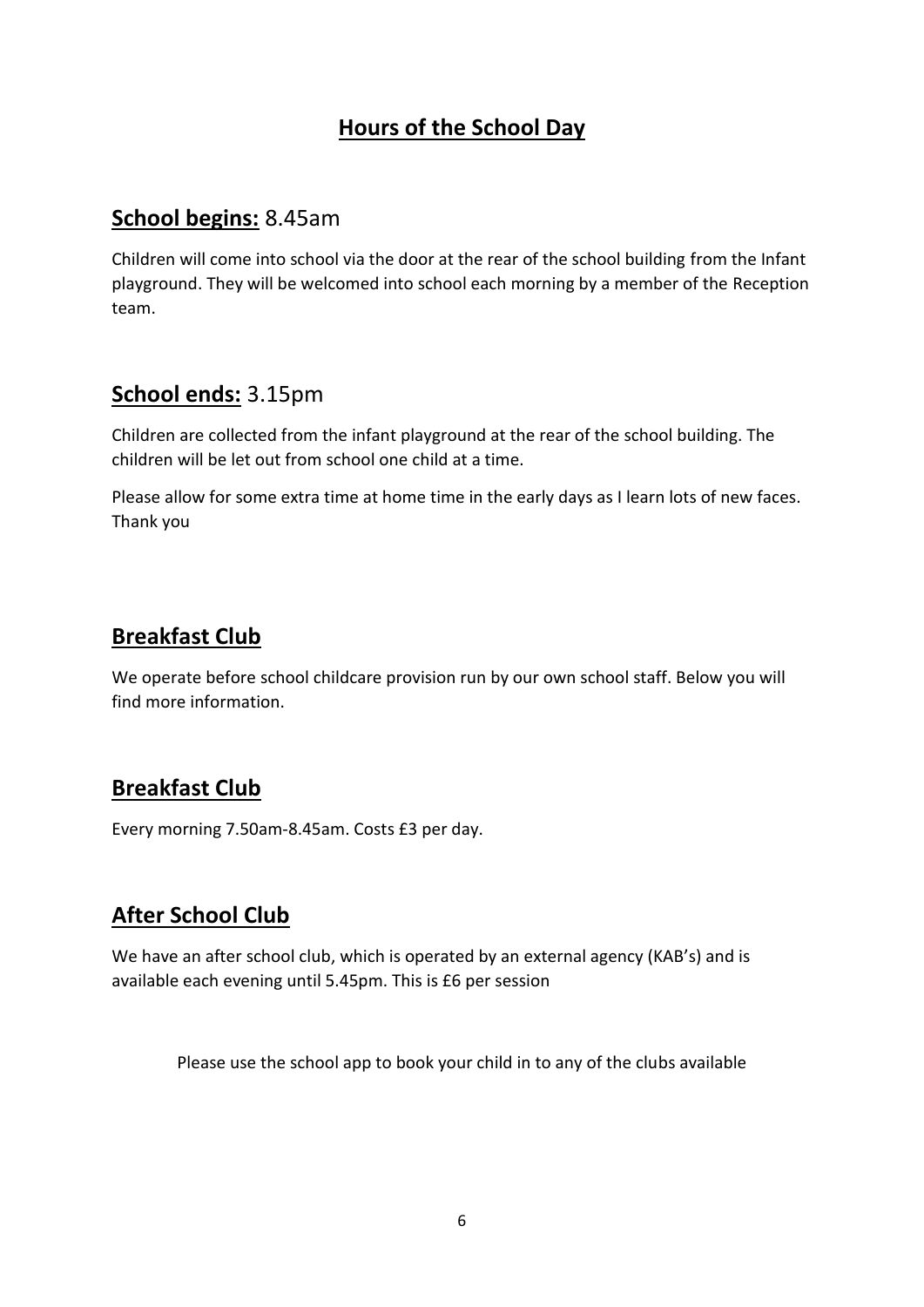#### **Holiday Dates**



#### **St Helens Council** CHILDREN AND YOUNG PEOPLE SERVICES

**SCHOOL TERMS AND HOLIDAY DATES 2022/2023** 

St John Vianney Catholic Primary Name of School:

The following dates were determined by the Governing Body at their meeting held on 9th December 2021

\*These should be the same as the dates in the standardised school year pattern unless you intend to take an in-service training day at the start or end of a term.

| Term             | *Open On:                             | *Close On:                               |  |
|------------------|---------------------------------------|------------------------------------------|--|
| Autumn term 2022 | Monday 5 <sup>th</sup> September 2022 | Friday 21st October 2022                 |  |
|                  | Tuesday 1 <sup>st</sup> November 2022 | Wednesday 21 <sup>st</sup> December 2022 |  |
| Spring term 2023 | Wednesday 4th January 2023            | Friday 10th February 2023                |  |
|                  | Monday 20 <sup>th</sup> February 2023 | Friday 31st March 2023                   |  |
| Summer term 2023 | Tuesday 18th April 2023               | Friday 26th May 2023                     |  |
|                  | Monday 5th June 2023                  | Tuesday 18th July 2023                   |  |

#### **Easter Bank Holidays:** Good Friday: 7 April 2023

Easter Monday: 10 April 2023

**Bank Holidays during term time:** May Day: Monday 1 May 2023

#### **Please list ALL CPD Days**

Thursday 1st September 2022 Friday 2<sup>nd</sup> September 2022 Monday 31st October 2022

Monday 17<sup>th</sup> April Wednesday 19<sup>th</sup> July

Signed:

Date:

Page 3 of 4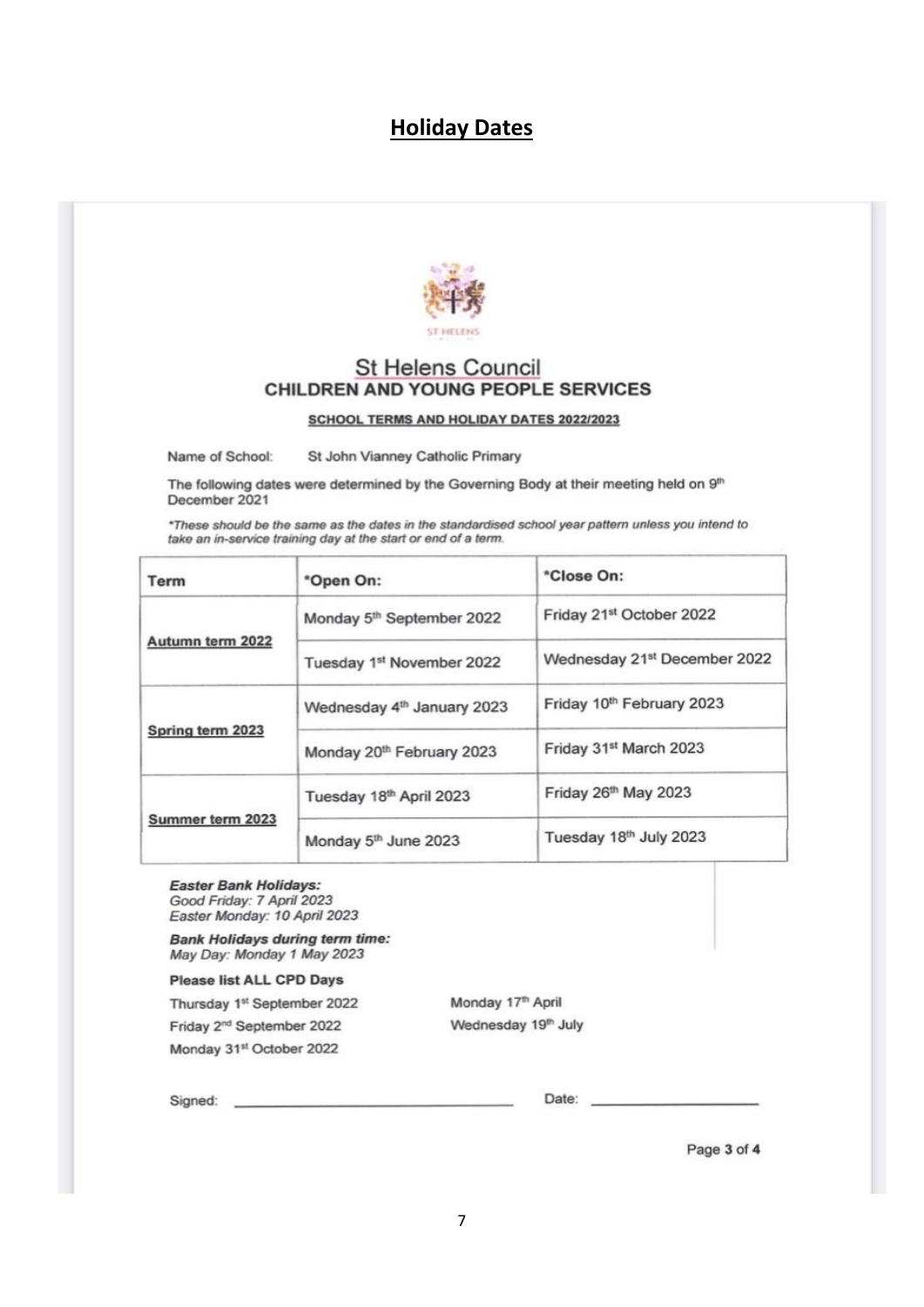## **School Meals and lunches**

Children in Reception are entitled to free school meals as part of the universal free school meal subsidy for all children. Each day the children have a choice of a hot meal, a vegetarian option and also a sandwich option. They have access to additional carbohydrates such as pasta, rice and bread and also fresh fruit and veg aswell on the trolley in the hall at lunch time. Menus can be found on the school website or council website. If you wish for a scanned copy to be sent to you then please let me know. Please note that if you are entitled to certain benefits, your child is eligible for a free school meal. Despite the fact that all children are entitled to free school meals in EYFS and Key Stage One, benefit related free meals need to be applied for through the St Helens Council website.

Alternatively, you may wish for your child to have a packed lunch from home.

All children eat together in the hall and if your child changes their mind or wishes to try something different then our school cook is very accommodating and understands that this is something new for the children in the early days.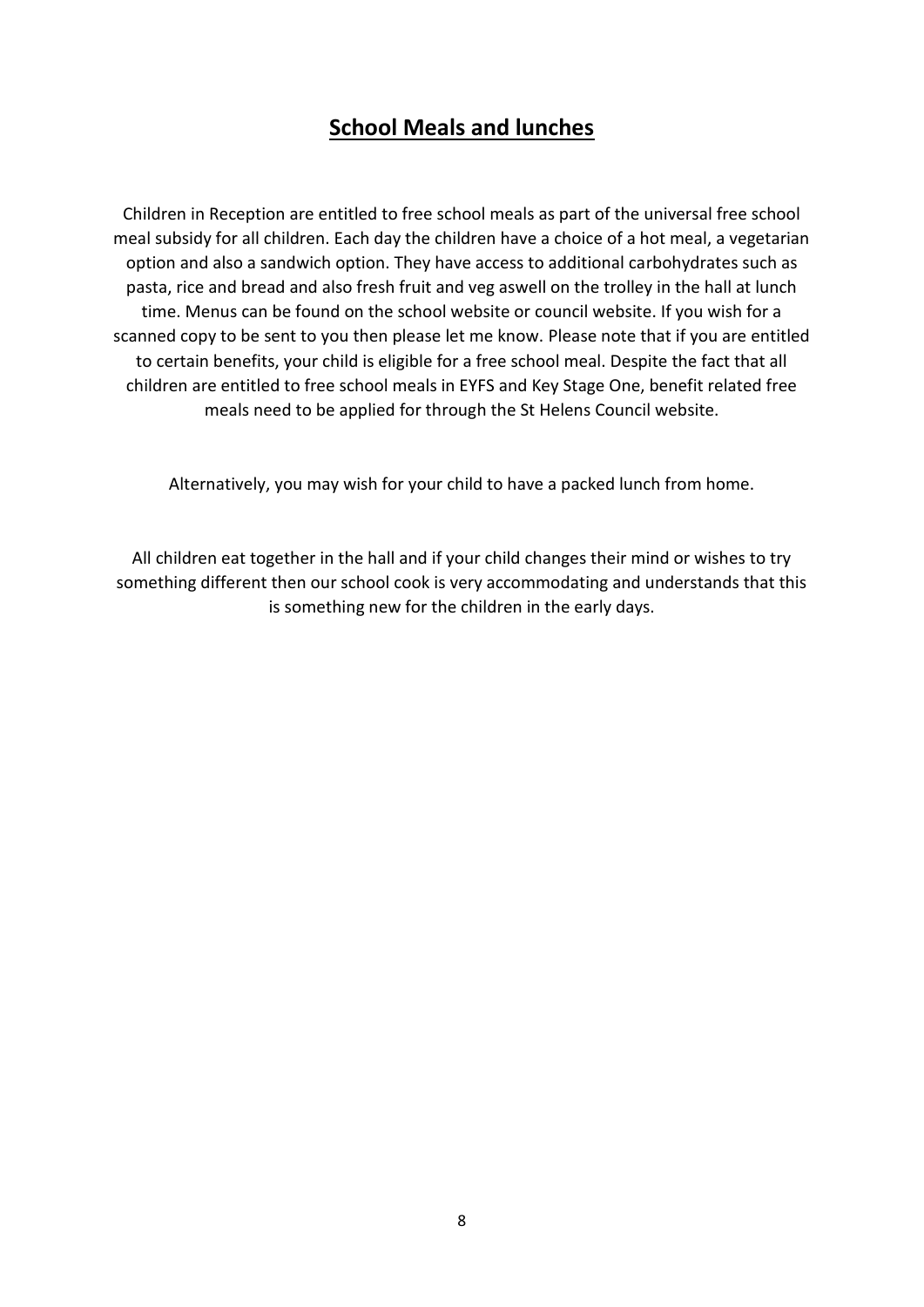## **Snack**

Your child will be provided with a snack each day in Reception. Our snack area is a 'rolling snack' area where the children are taught to come and help themselves to their snack when they are ready. Snack time operates between 10.00 am and 11.15am. The children are encouraged to self-register at the snack table when they access it by taking their name card from the wall. This also encourages name recognition. The rolling snack helps the children to develop independent skills and also life skills where they learn to cut, chop, spread and mix with adult help and supervision.

## **How much is snack money?**

Snack money costs £1.00 per week. You can pay weekly, half termly or for the entire year, whichever suits you best. Snack consists of items such as cereal, toast, pancakes, crackers and cheese, wraps and seasonal items such as hot cross buns in addition to fruit and milk, which is available daily. Any snack money sent into school should be in a sealed envelope clearly marked with your child's name on.

Here is a breakdown of snack money payments by half term if you wish to pay in larger chunks:

Autumn half term 1: £7.80

Autumn half term 2: £7.00 Spring half term 1: £5.80 Spring half term 2: £6.00

Summer half term 1: £6.00

Summer half term 2: £6.40

The amount for the whole school year is: £39

If you would like to pay for snack money for the entire year in one payment then of course you can do. Please send in the money in a clearly named envelope. Cheques can be made payable to 'St John Vianney Catholic Primary'

## **Drinks**

The children are encouraged to bring their own water bottle to school each day for refreshments. There is water available throughout the day for the children to access and milk is also available for snack time. If you wish for your child to have milk, it will cost an additional £6 for the year. The children who have paid for milk are entitled to one carton of milk per day.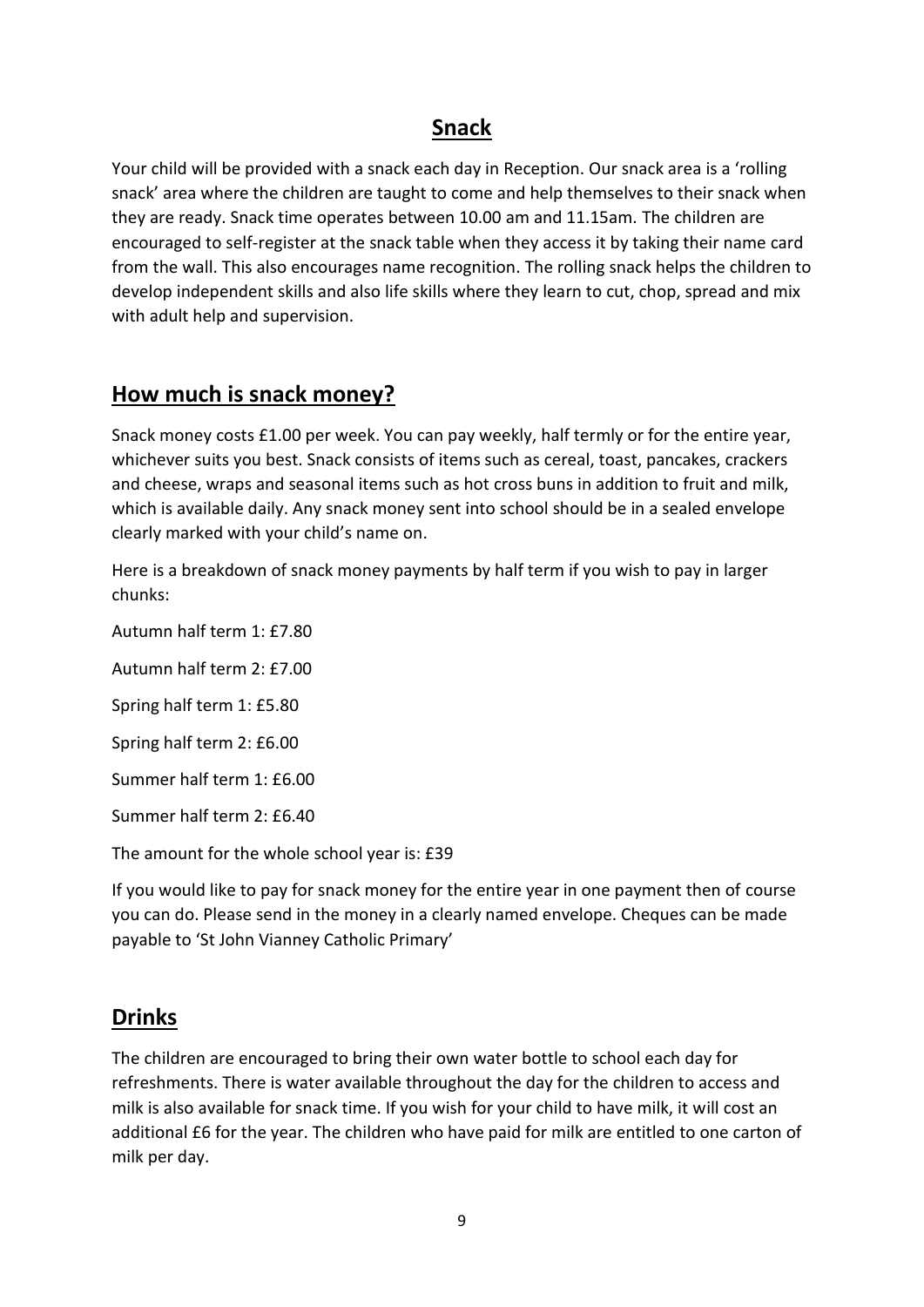## **Communication**

Communication is key. The more that we know about your child, the better we can support them and in equal measure, the more that you now about what is happening at school, the happier that you will feel. A child starting school can be an anxious time for everyone and we completely understand that you and your child may feel apprehensive at times. There are several ways to contact me, should you need to.

We use 'Class Dojo' for communication purposes. If you do not already have access, login's will be sent out via email. It is important that you are fully connected and active prior to your child starting school. Please download the app onto your phone and you will be able to contact me via there. It may be a short message to let me know that a Grandparent is picking up your child that day or perhaps that your child is feeling a little under the weather that day. The message will reach me straight away. All messages are direct and are visible only to me. All messages can be translated also. Within the Class Dojo app, you will also see the things that your child is being rewarded for in class too. Alternatively, you can telephone the school on 01744 678570 to speak to me. If I am unavailable, then I will ring you back as soon as I can.

We use an online Learning Journey called 'Tapestry' to record your child's progress and achievements. We encourage parents to contribute to this by logging in and adding your own observations of your child at home or out and about. Please ensure that you have completed the relevant permissions forms and return them to school. These are added to weekly, if not more often and it is essential that you are connected to your child's account as you will be able to keep up to date with what they are doing at school. If you are not yet connected to Tapestry, permission forms will be sent out via the school app for you to fill out and return. An email will then be sent to you.

From September 2020, we have been using another online platform called 'Seesaw' to record progress and evidence work in ICT and Come and See, our RE curriculum that we follow as a Catholic School. Log-in details will be given out within the first week of school.

As a school, we use a school app called ParentApps to communicate with you. You will be able to contact the school directly, access holiday dates, find school information, complete permission forms, pay for trips and clubs, register your child's absence amongst many other things via this app. It is essential that you download this app in order to be kept up-to date. It is essential that you are connected to the school app.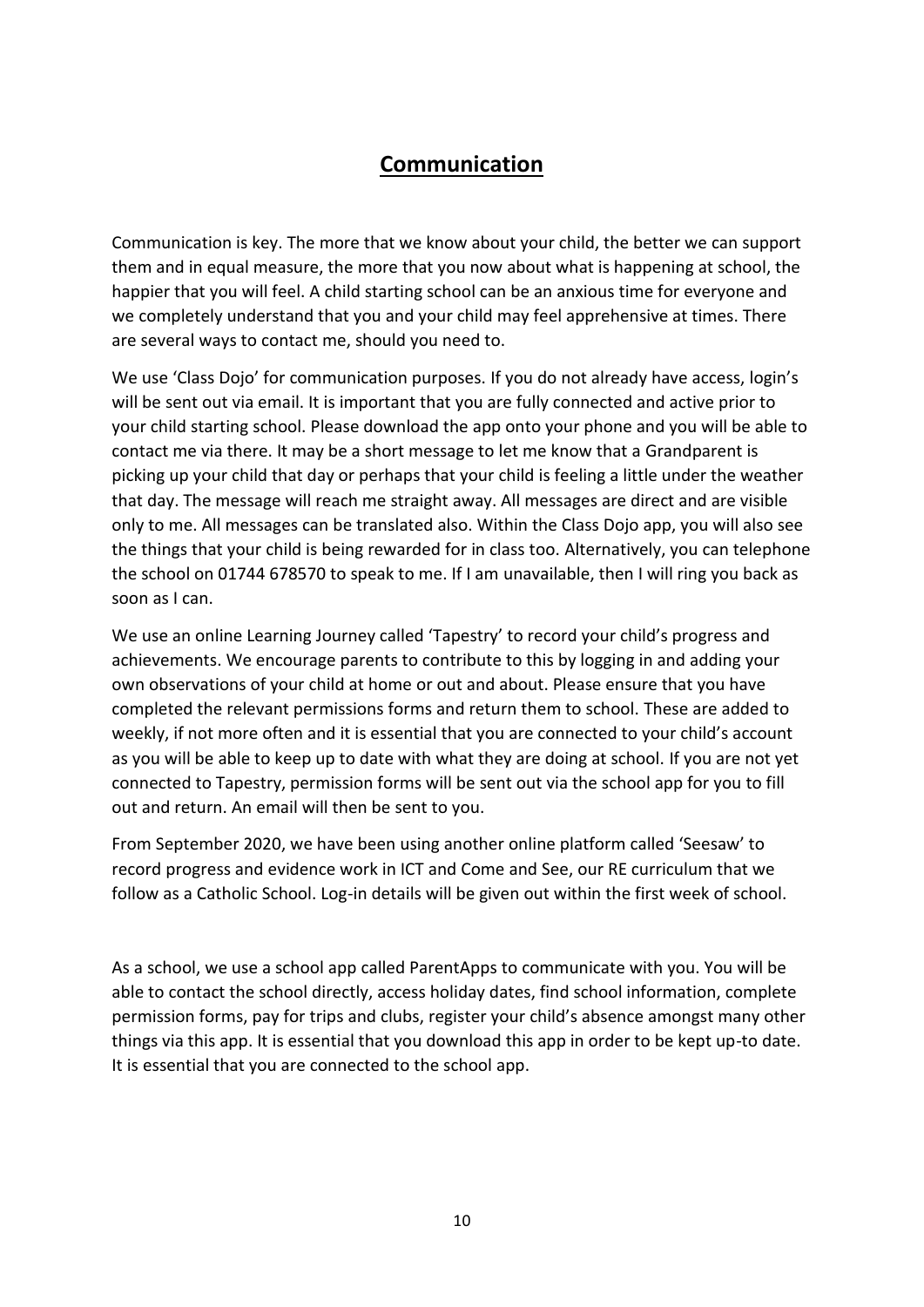# **Safety and Security**

The safety and security of your child is of paramount importance. We operate a password system for anyone collecting your child. Most days it will be myself letting the children out of school but there will be times when I am not available and another member of staff will need to let the children out of school safely. The password system operates well particularly at this time. You will be required to set a password for your child and list the most common people who will collect your child from school and their relationship to them. This password will be kept securely at school. We will never let a child go with someone that we don't know or who cannot give the required and correct password. We will always make contact with yourself as parents to check the identification of the person who is collecting your child before letting them out of school.

If for whatever reason, the person who was expected to collect your child from school changes unexpectedly then it is your responsibility to let us know. This can be done by a telephone call to the school office or more simply, a message via class dojo to me to let me know. This is for your child's safety.

Please ensure that you share the password with whoever it is that is collecting your child.

Password forms will be sent out via the school app.